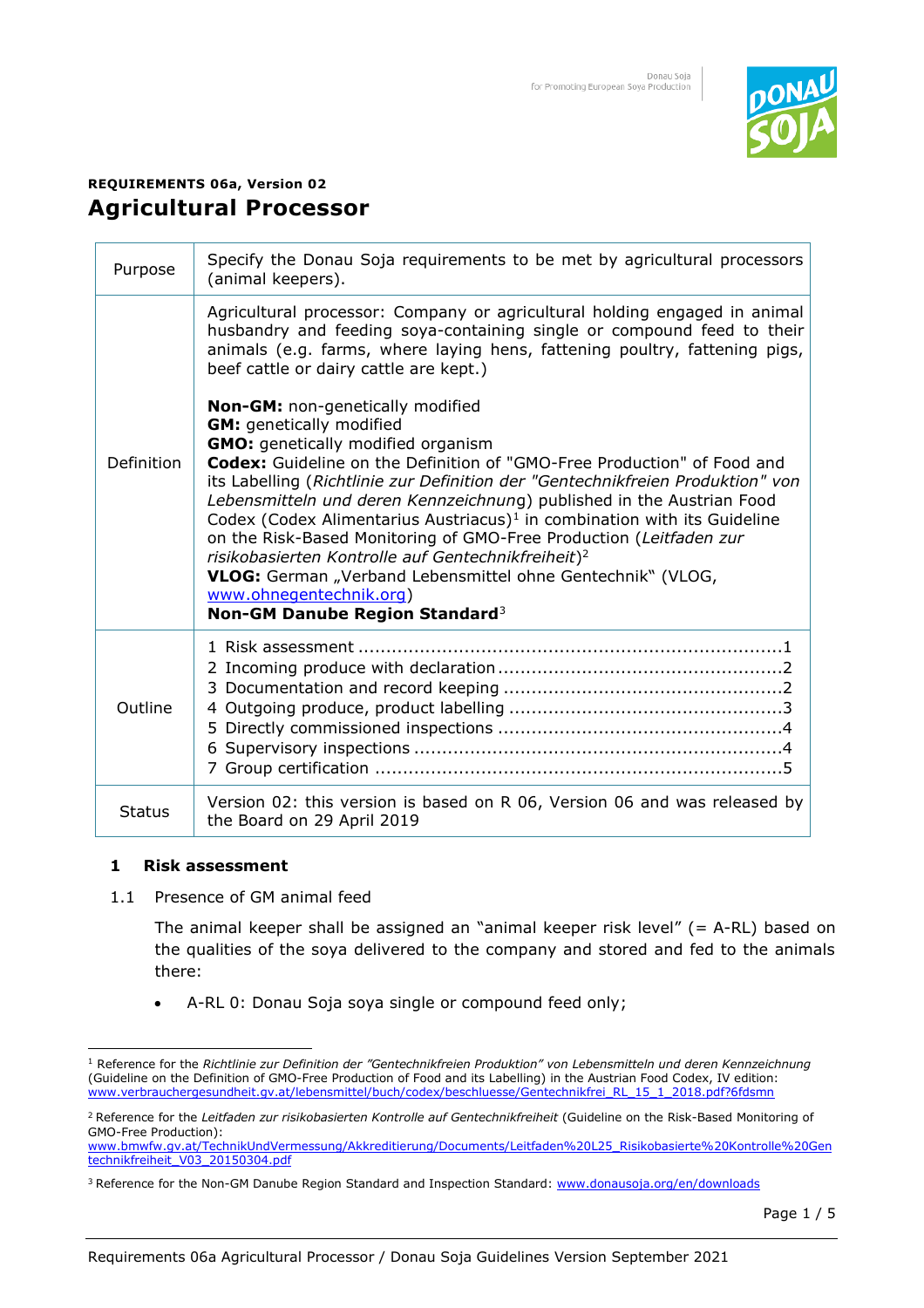

- A-RL: 1: also other non-GM soya single or compound feed (non-GM is documented);
- A-RL 2: also GM single or compound feed, but only in another farm activity (e.g. certified laying hen feed & conventional fattening pig feed), no GM feed or raw materials in the same facilities;
- A-RL 3: also GM single or compound feed in the same facilities, but only if appropriate measures to minimise the GMO contamination risk are taken.

## **2 Incoming produce with declaration**

2.1 Soya-containing animal feed

The type and quantity of single or compound feed, premixtures, additives and (processing) aids purchased and used shall be consistently documented using appropriate accompanying shipping documents (delivery notes, invoices), including the complete and correct quality label "Donau Soja", and shall be open to inspection.

2.2 Animal feed

In compound feed (containing also non-soya components), 100 % of the soya components shall be Donau Soja soya. All feed components shall comply with the non-GM requirements (e.g. maize, rapeseed or premixtures).

A valid Donau Soja certificate from each supplying single or compound feed producer shall be open to inspection.

## **3 Documentation and record keeping**

- 3.1 The number and density of livestock, along with the date of their entry and exit, shall be documented in a way that a plausibility check on the animal feed used (e.g. feed ration per day or per fattening period) can be done immediately and at any time.
- 3.2 A list of animal feed and suppliers as well as a list of customers shall be available and open to inspection.
- 3.3 Internal documentation of animal feed use shall enable a plausibility check to be made on the matching of the Donau Soja quantities used with the quantity of products produced therewith and with the number of livestock.
- 3.4 In case of home feed compounders and mobile blenders at the company: The use of compliant animal feed, premixtures, additives and (processing) aids shall be appropriately documented so that a plausibility check on the animal feed used can be done immediately and at any time.
- 3.5 Farmers utilising mobile blenders shall ensure that these blenders have been appropriately cleaned so that they are empty, clean and free of any GMO traces before they come into contact with Donau Soja products.
- 3.6 In case of direct marketers: The animal keeper shall conclude a Donau Soja Licence Contract with Donau Soja Organisation on the requirements to be met.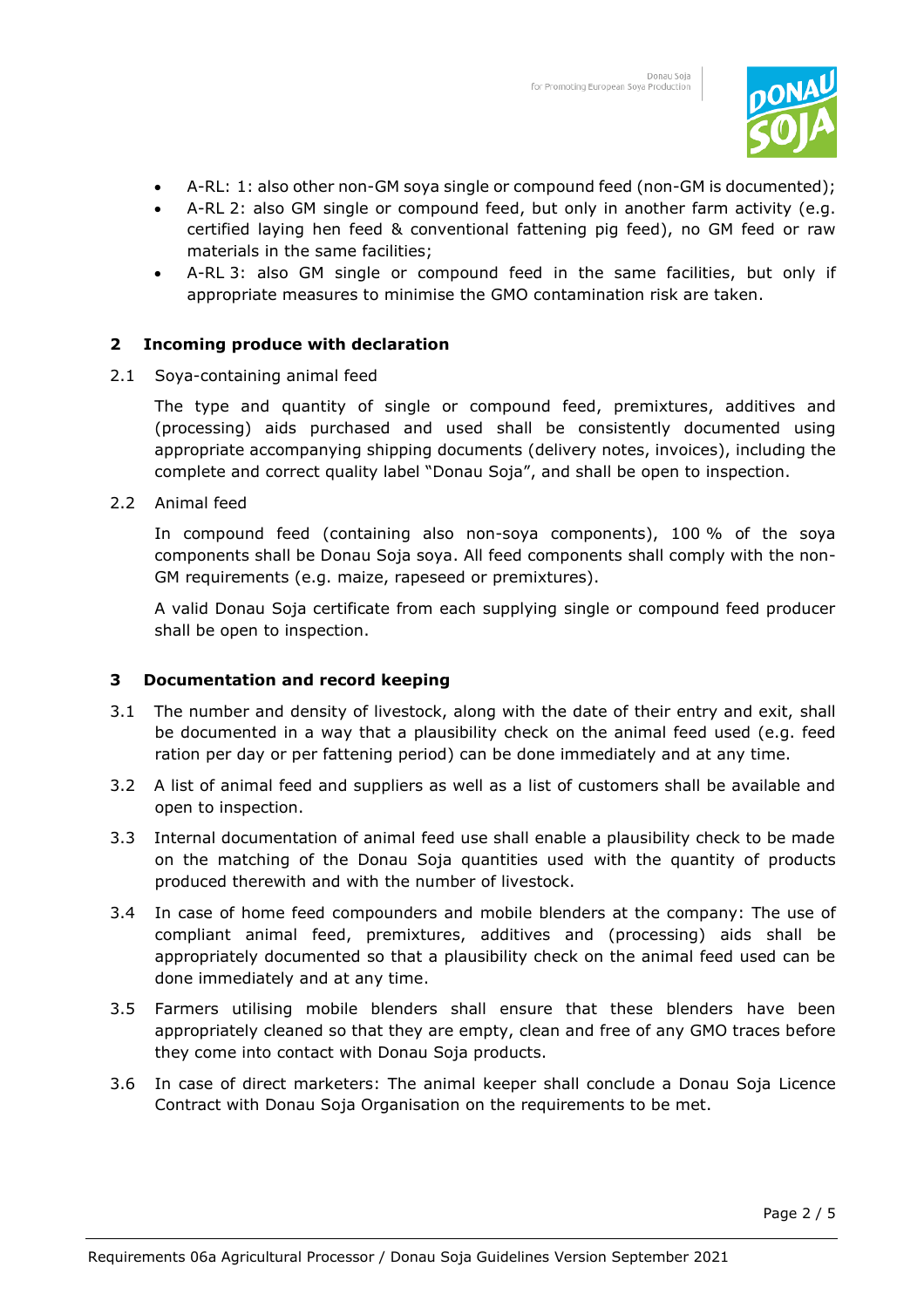

## **4 Outgoing produce, product labelling**

- 4.1 The quality and quantity of Donau Soja produce as well as their buyers shall be precisely documented in the outgoing produce department.
- 4.2 The produce itself (packaging) as well as the accompanying shipping documents (delivery notes, invoices) shall bear a mark stating "fed with Donau Soja".
- 4.3 Minimum percentages of soya

The product name "fed with Donau Soja" may only be used if the following two criteria are met:

• In products that consist of soya, contain soya (components) or were produced using soya beans as animal feed (incl. soya components such as oil added to the animal feed), the total amount of soya has to be Donau Soja soya.

Exemption: If the availability of individual soya components such as soya lecithin in sufficient quality cannot be ensured by at least two independent providers, other components certified as GM-free may be used on application and with the written consent of the Donau Soja Board.

In the production of animal products, the entire feed ration shall have the following minimum percentages of soya:

| <b>Animal species</b> | Minimum percentage of soya |
|-----------------------|----------------------------|
| Fattening pigs        | $10\%$                     |
| Fattening poultry     | $10\%$                     |
| Laying hens           | $5\%*$                     |
| Beef cattle           | 250 g/animal/day           |
| Dairy cows            | 100 g/animal/day**         |

\* valid until the end of September 2022: It is allowed to fall below the minimum percentage of 5% for a maximum of two weeks per laying period.

\*\* applicable for self-marketers of milk and milk products

If a dairy company (working with several milk suppliers) wishes to label their products as "Donau Soja", they have to make sure that at least 20 % of the milk comes from cows being fed on the aforementioned minimum amount of soya.

Lower minimum percentages of soya will be approved on a case-by-case basis on application and following examination by Donau Soja Organisation.

Home feed compounders shall comply with the required minimum percentage of soya in the feed ration (see table), and the total amount of soya has to be Donau Soja soya. Compliance with these requirements shall be demonstrated by formulations and mixing protocols.

4.4 Conversion periods

Once the conversion of a herd to GM-free feeding in accordance with the Austrian Food Codex, or the requirements of the German *EG-Gentechnik-Durchführungsgesetz* (EC

Page 3 / 5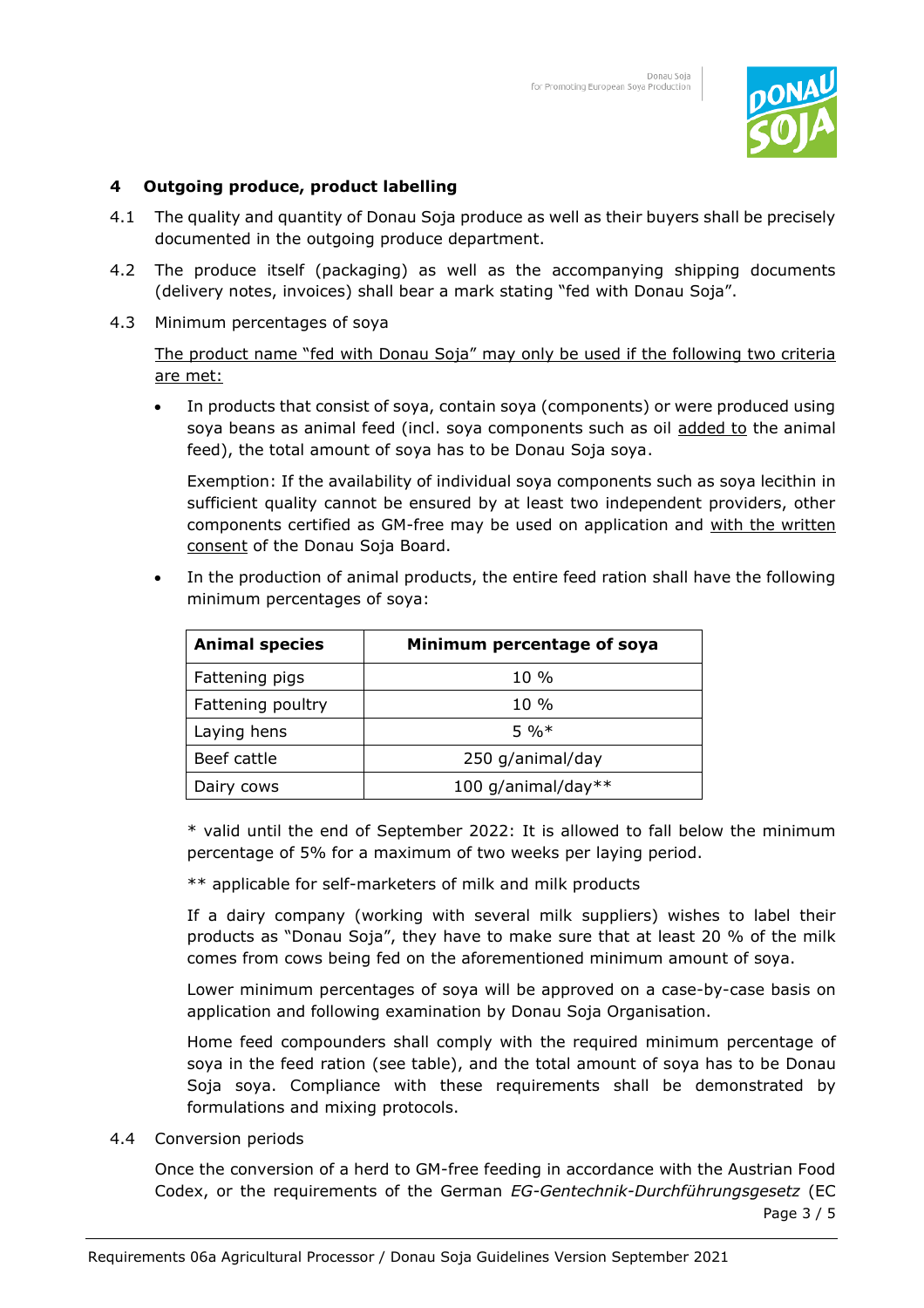

Genetic Engineering Implementation Act), or the Non-GM Danube Region Standard is completed, the product may be marked with the product name "fed with Donau Soja" immediately after the feeding was converted to Donau Soja soya on farms where laying hens or dairy cows are kept and which are converted for the first time.

In all other cases, the same conversion periods as for the "GMO-free" labelling in the Austrian Food Codex Guideline, or in the German *EG-Gentechnik-Durchführungsgesetz* (EC Genetic Engineering Implementation Act), or in the Non-GM Danube Region Standard shall apply to Donau Soja product labelling until a product can be placed on the market.

4.5 In case of direct marketers: The animal keeper may label produce delivered to a customer (packaging) as "fed with Donau Soja" provided that all requirements are met.

## **5 Directly commissioned inspections**

- 5.1 The animal keeper shall conclude an inspection contract with a certification body recognised by Donau Soja Organisation, commissioning this body to undertake chargeable inspections at the following frequency:
	- animal keepers of all risk levels: first inspection;
	- animal keepers of risk levels 0 to 2 (A-RL 0–2): further inspections every two years;
	- animal keepers of risk level 3 (A-RL 3): additional inspection once a year.

Whenever possible, Donau Soja audits and certifications shall always be conducted together and in combination with non-GM inspections.

5.2 Donau Soja certifications and inspections only relate to those animal species the products of which are designated as "fed with Donau Soja". Other production lines do not need to be subject to the scope of testing provided that there is no risk of Donau Soja soya being mixed with other soya qualities.

 Please note: Home feed compounders purchasing soya bean meal, toasted soya beans or other soya components such as soya bean oil are to be considered as farmers. Home feed compounders processing own-harvested or purchased soya beans in a separate facility for the purpose of feeding the livestock on their own holdings, are primary processors according to the Donau Soja Guidelines (see Requirements R 04 for Soya Bean Primary Processors).

5.3 If the certified animal keeper suspends or terminates their Donau Soja activity, Donau Soja Organisation may, at the expense of the animal keeper, demand a final inspection by the directly commissioned certification body to verify all conformities from the last audit to the date of termination of the contract. The scope of the final inspection shall be reduced compared to a normal inspection, whereby the exact scope shall be determined by Donau Soja Organisation, if necessary after consultation with the directly commissioned certification body.

## **6 Supervisory inspections**

6.1 The company shall accept supervisory inspections (risk-based sampling) by inspection bodies or inspectors commissioned by Donau Soja Organisation.